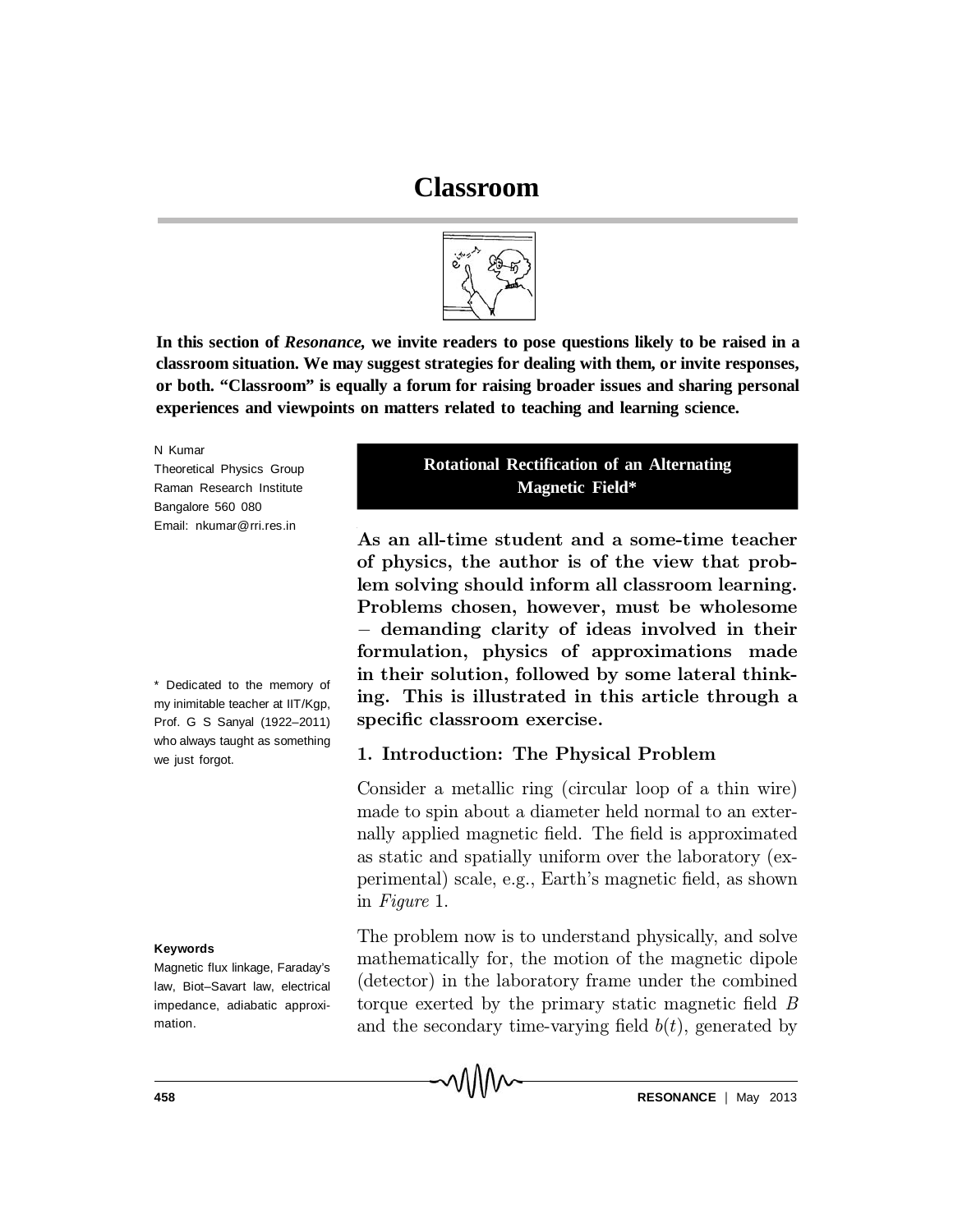



the current  $I(t)$  induced in the metallic ring due to its rotation  $\omega$  relative to B. It is essentially a dynamo-motor problem, but one with a strangeness of proportion as we shall see.

The causal chain of physical reasoning involved can be traced as follows: (a) The magnetic field lines  $(B)$  threading the ring subtend a time-varying magnetic flux linkage  $\phi(t)$  equal to the field strength B times the instantaneous area of the spinning ring projected normal to **B** giving  $\phi(t) = AB \cos(\omega t)$ ; (b) the harmonically timevarying flux linkage generates an electromagnetic force (emf)  $V(t) = -\frac{\partial \phi}{\partial t}$  in the ring (Faraday's law, or the universal flux rule); (c) this motional emf in turn generates a harmonic current  $I(t)$  in the ring determined by the electrical ring impedance coming from its resistance R and inductance  $L$ . This is the dynamo action; (d) the ring current  $I(t)$  in turn generates a harmonic magnetic

> ring axis  $\overline{\mathbf{V}}$

**Figure 1.** A schematic showing the experimental geometry. A circular ring of thin (*d*«*D*) wire spinning at angular velocity  $\omega$  about a diameter parallel to X-axis in a uniform static magnetic field **B** directed along the Z-axis. A magnetic dipole (not shown) is well pivoted at the ring centre and serves as a field detector. Note that both the ring and the dipole can rotate only about the X-axis.

**Figure 2.** *Figure* 1 redrawn so as to give the angles and the sense of ring motion. Also shown is the magnetic dipole  $(S \rightarrow N)$  pivoted freely at the ring centre.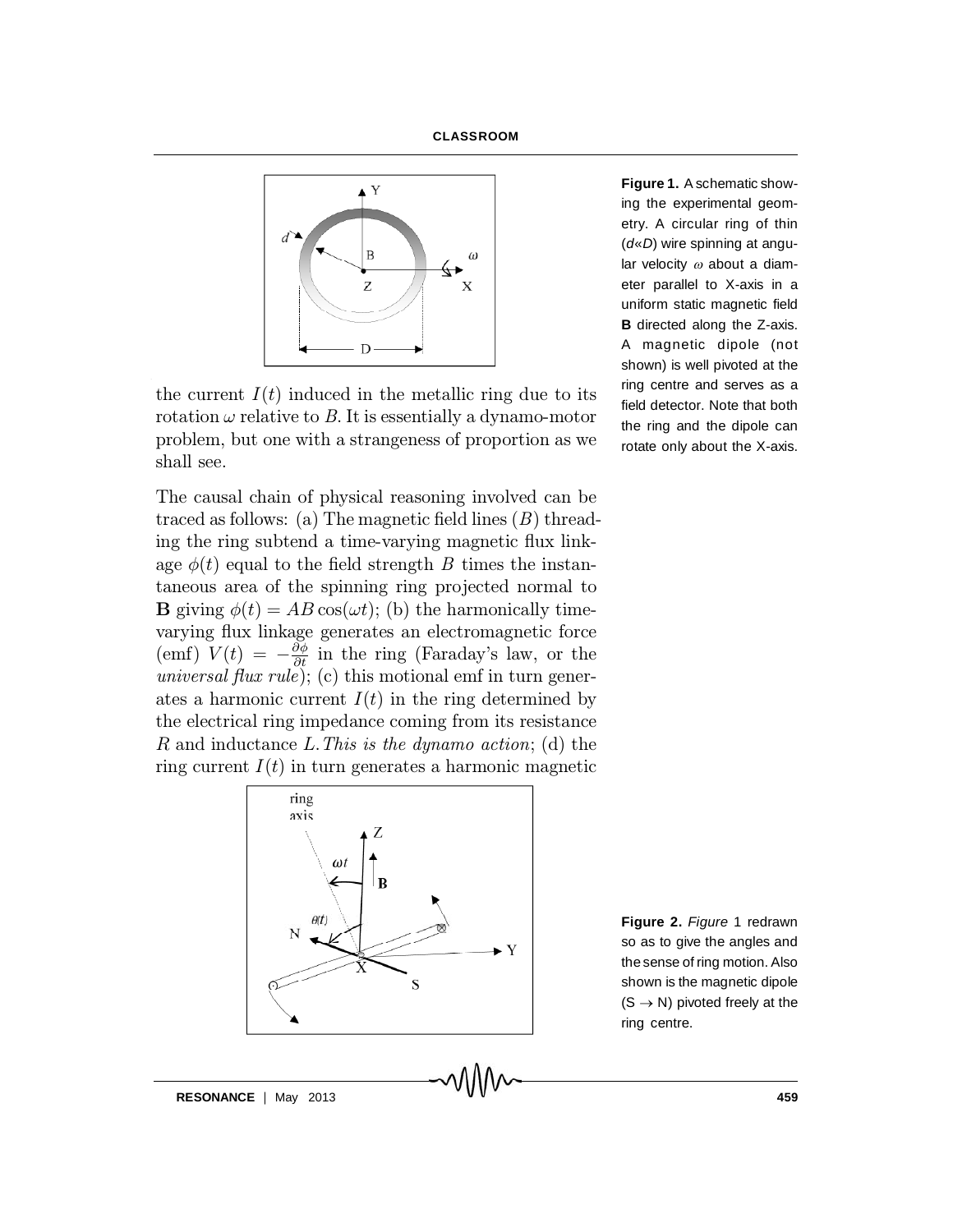field  $b(t)$  (Biot-Savart law) co-rotating with the ring; the corresponding field in the laboratory frame exerts a mechanical torque on the magnetic dipole pivoted at the ring centre; (e) the magnetic dipole  $(\mu)$  with a moment of inertia  $(m)$  is deflected by an angle  $\theta(t)$  under the influence of the static primary field  $(B)$  competing with the rotationally rectified time-varying secondary field  $b(t)$ . This is the motor action.

All we have to do now is to translate the above physical cause-effect sequence into the corresponding mathematical equations, and then solve these for certain quantities of interest within well-defined approximations suggested by the physics of the problem. This is to be followed by physical interpretation of the results so obtained, and some lateral thinking on possible generalization.

# 2. Mathematical Derivation

The instantaneous magnetic flux  $\phi(t)$  linking the spinning ring (the circular loop of thin wire) at time  $t$  is given by

$$
\phi(t) = BA \cos \omega t, \tag{1}
$$

with  $A(=\pi D^2/4)$  the area of the ring and D the ring diameter. The emf induced in the ring due to the timevarying magnetic flux linkage is

$$
V(t) = -\frac{d\phi(t)}{dt} = AB\omega\sin(\omega t). \tag{2}
$$

Here  $d/dt$  denotes the total time derivative. In the present case, however, it is just the motional effect inasmuch as the field  $B$  is static.

The induced ring current  $I(t)$  is then described by the well-known resistive-reactive circuit equation

$$
L\frac{\mathrm{d}I(t)}{\mathrm{d}t} + RI(t) = V(t) \tag{3}
$$

with  $R = \text{ring resistance}$ , and  $L = \text{ring self-inductance}$ .

MM

The Faraday law of electromagnetic induction (the universal flux rule) giving emf generated due to rate of change of the magnetic flux linking the loop spinning about a diameter held perpendicular to Earth's magnetic field.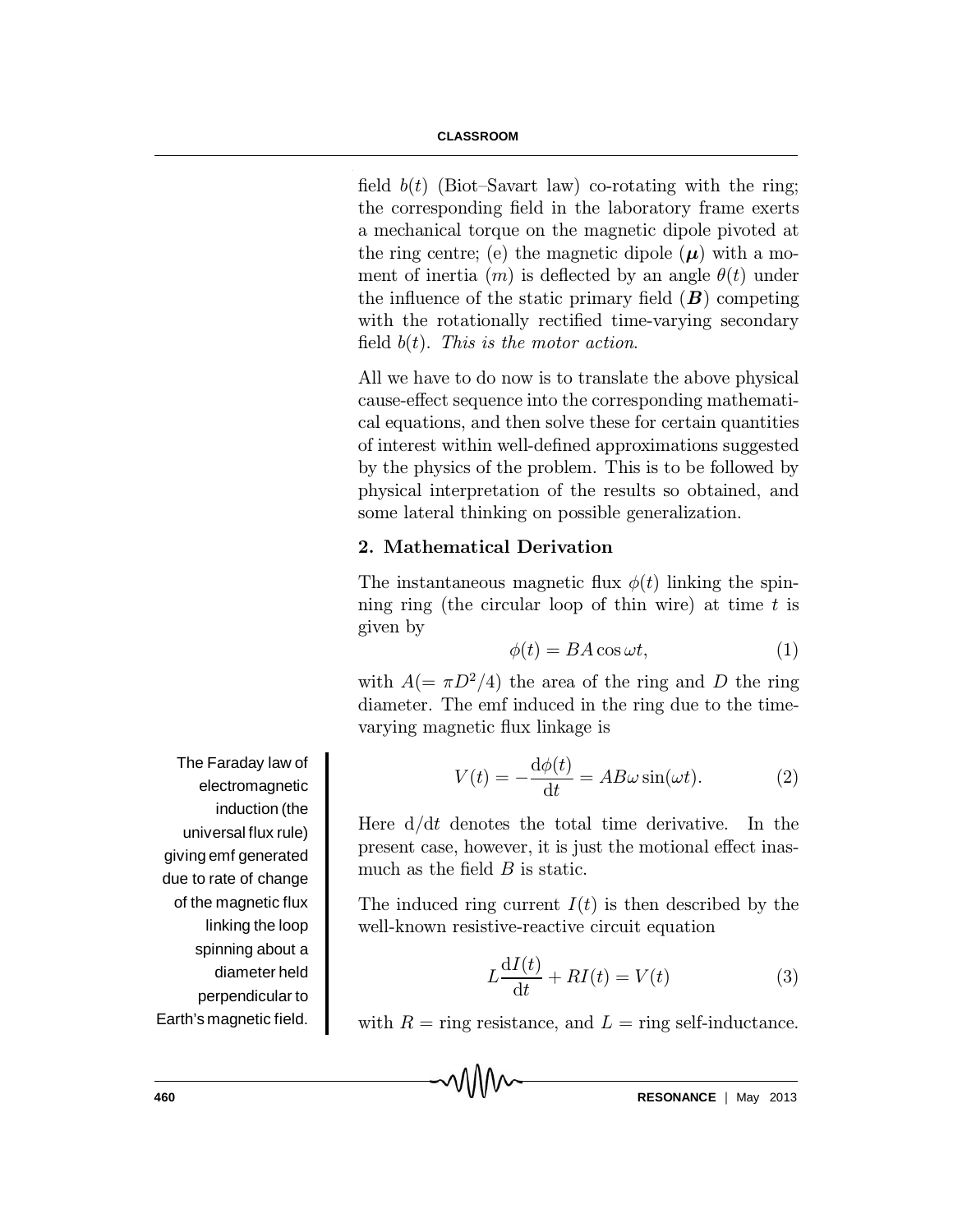This system of three coupled linear differential equations  $(1-3)$  can be readily solved for the ring current  $I(t)$  for any given initial  $(t = 0)$  condition. We are, of course, not interested in the short-time transients, but rather in the long-time steady-state solution which is expected to be periodic in time with the circular frequency  $\omega$ . For this one can straightforwardly adopt the well-known technique commonly used for harmonically driven linear LCR circuits. We write

$$
\phi(t) = \text{Re}\phi(\omega)e^{i\omega t} \tag{4}
$$

with Re denoting the real part and  $\phi(\omega) = BA$ , which is the maximum flux linkage due to the external magnetic field and is real. Here the cisoid  $e^{i\omega t} = \cos \omega t + i \sin \omega t$ with  $i = \sqrt{-1}$ . (It is interesting to note in passing that while physicists use the symbol  $i$  after Euler, engineers prefer the symbol  $j$  following Steinmetz, who is said to have created electricity from the square-root of  $-1$ . Besides, the symbol  $i$  avoids confusing it with the symbol for the current, usually taken to be i, or  $I$ ).

With this notation in hand, one can at once write

$$
V(t) = \text{Re}V(\omega)e^{i\omega t}, \text{ with } V(\omega) = -i\omega\phi(\omega), \qquad (5)
$$

$$
I(t) = \text{Re}I(\omega)e^{i\omega t}, \text{ with } I(\omega) = \frac{V(\omega)}{Z(\omega)}, \qquad (6)
$$

where  $Z(\omega) \equiv R + i\omega L$  is the electrical impedance of the ring of resistance  $R(\text{ohm})$  and inductance  $L(\text{Henry})$ . All through we will be using the SI system of units.

More explicitly,

$$
I(t) = \frac{\omega AB}{\sqrt{R^2 + (\omega L)^2}} \sin\left(\omega t - \arctan\frac{\omega L}{R}\right),\qquad(7)
$$

where arctan  $\frac{\omega L}{R}$  is the reactive phase-shift with respect to the emf  $V(t)$  generated in the spinning ring.

Electromagnetically induced current in the spinning conducting loop.

Equivalent electrical circuit for the inductive (*L*) – resistive (*R*) system shown in *Figure* 2.

**RESONANCE** | May 2013 **161**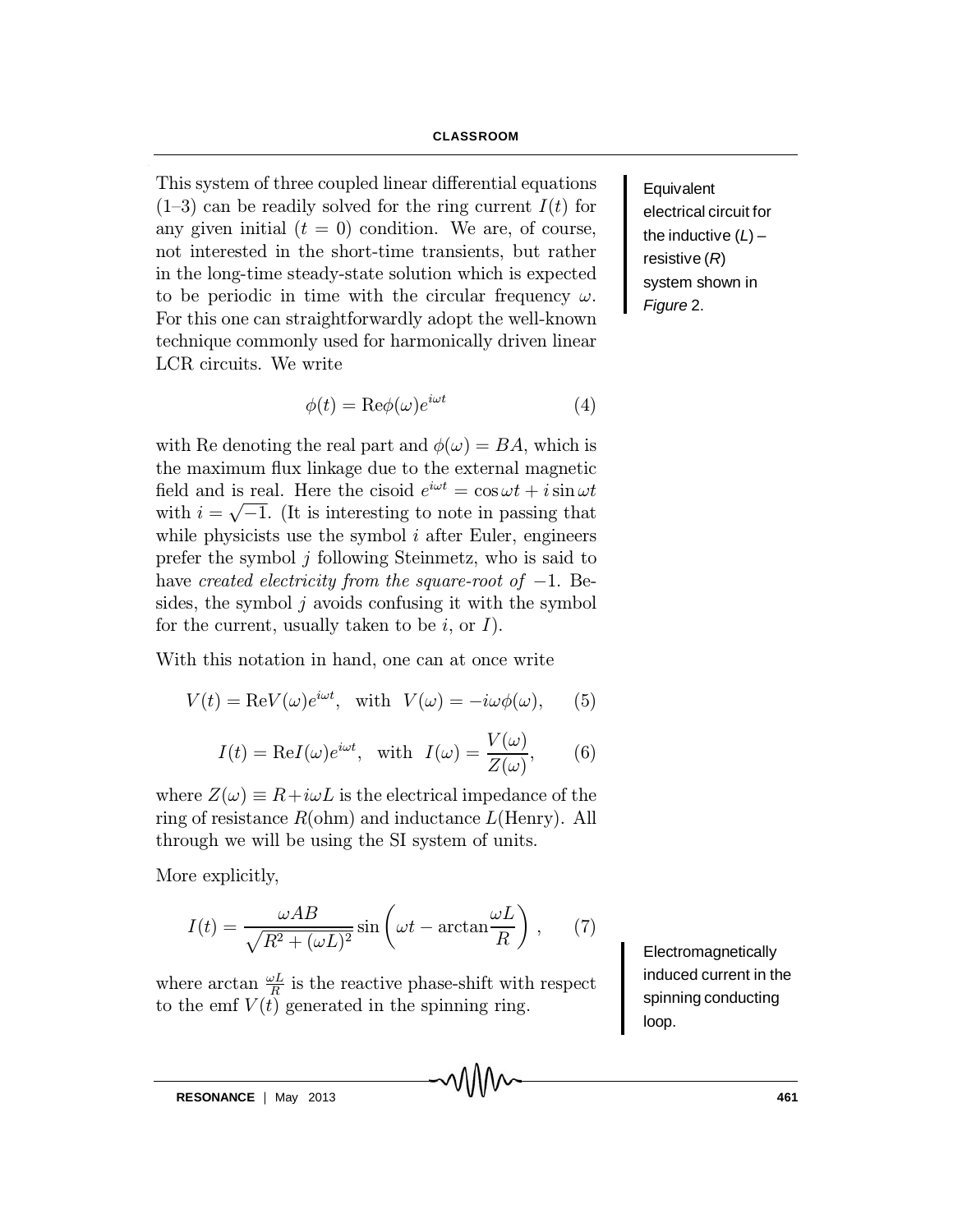#### **CLASSROOM**

**Secondary** magnetic field produced along the rotating loop-axis by the loop current: Ampere's Law.

Next, we have to derive the secondary magnetic field generated by this ring current at the ring centre, where the magnetic dipole (detector) is pivoted. This is given by the Biot-Savart law as

$$
b(t) = \frac{\mu_0 I(t)}{D} \equiv \frac{\mu_0 \omega AB}{D\sqrt{R^2 + (\omega L)^2}} \sin\left(\omega t - \arctan\frac{\omega L}{R}\right).
$$
\n(8)

This time-varying field is directed along the ring axis, and co-rotates with it as shown in Figure 2. Here  $\mu_0$ is the magnetic permeability of space,  $\mu_0 = 4\pi \times 10^{-7}$  $\rm{Hm^{-1}}$  (Henry metre<sup>-1</sup>).

Finally, we turn to the rotational motion of the magnetic dipole, pivoted at the ring centre in the laboratory (inertial) frame, under the forcing torque exerted by the primary static field  $B$  and the time-periodic dynamically generated secondary field  $b(t)$ . This motor action is described by

$$
M\frac{\mathrm{d}^2\theta(t)}{\mathrm{d}t^2} = -mB\sin\theta(t)
$$

$$
+\frac{\mu_0 m \omega AB}{DR\sqrt{1 + \left(\frac{\omega L}{R}\right)^2}}\sin\left(\omega t - \arctan\frac{\omega L}{R}\right)\sin(\omega t - \theta(t)),\tag{9}
$$

where  $M$  is the moment of inertia of the dipole. (Note that the angle  $\theta$  as used here is the negative of the usual definition in spherical coordinate system). It can be readily seen that the first term on the RHS is the same as that for a nonlinear pendulum with a natural frequency of  $(mB/N)^{1/2}$ . The second term is an unusual driving term that depends on  $\theta$ . In the absence of this driving term,  $\theta = 0$  is a stable equilibrium with the frequency of small perturbations equal to  $(mB/M)^{1/2}$ . If  $sin(\omega t - \theta)$ in the second term (rotationally rectified term) on RHS is set to one, it reduces to the usual driven oscillator. It is the rotationally rectified term that causes the equilibrium  $\theta_0$  to deviate from zero.

Equation of angular motion of the magnetic dipole (detector) pivoted at the current loop centre as caused by the magnetic torque.

**462 RESONANCE** | May 2013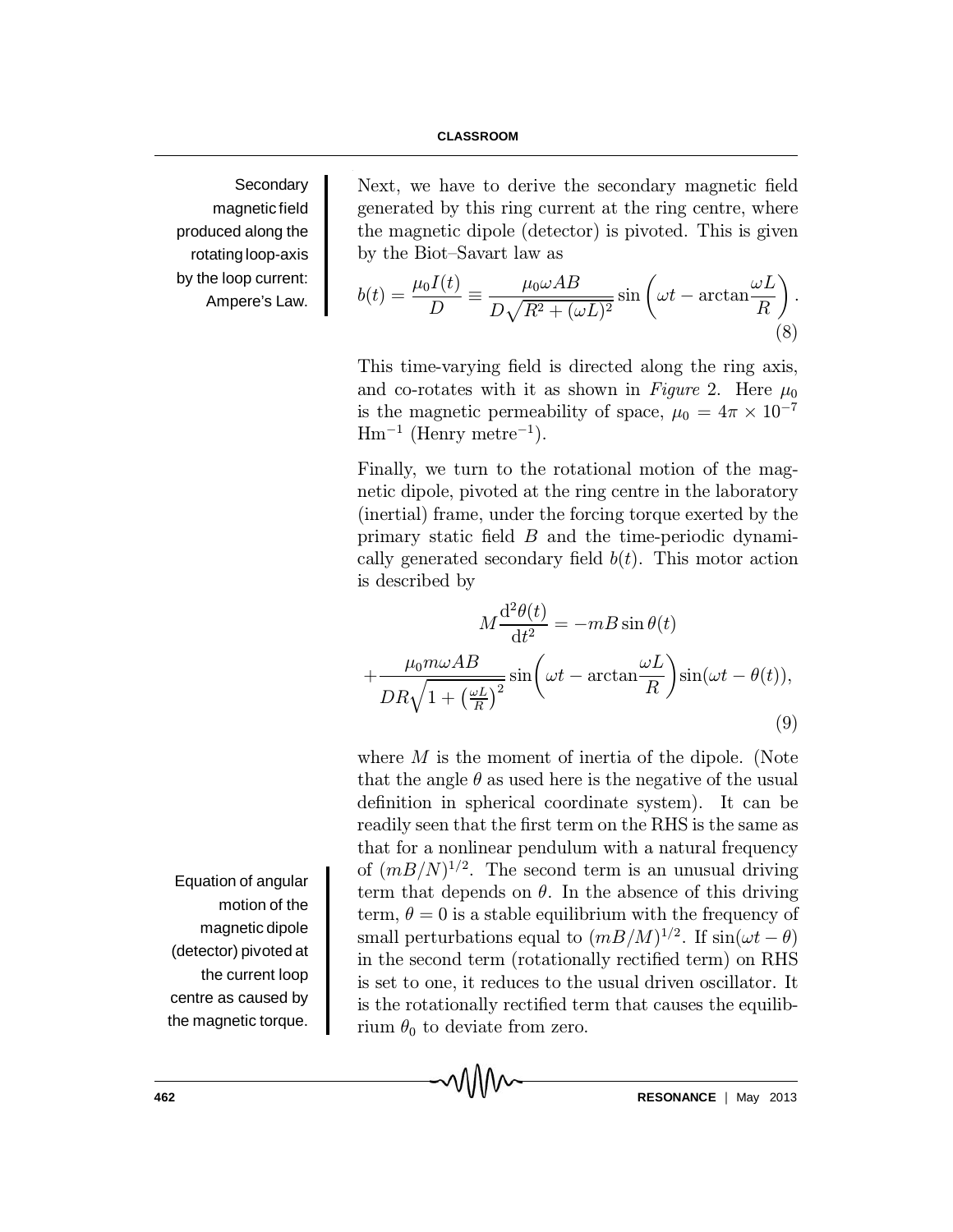Note the multiplicative factor  $sin(\omega t - \theta(t))$  on the righthand side of  $(9)$  that projects the instantaneous component of the induced field  $b(t)$  (which is along the ring axis and co-rotates with it) normal to the instantaneous magnetic-dipole moment  $\mu$  with  $\theta(t) \neq \omega t$  in general. This phase difference is crucial to the effect we are about to discuss.

With this, our mathematical derivation of the equation of motion of the dipole is completed. Next, we turn to its solution. One may, of course, always resort to numerical computation. Indeed, the interested reader is strongly encouraged to solve (9) on her/his laptop for a detailed solution in the parameter space of interest, and thus gain a comprehensive appreciation of the range of possible behaviour. For now, however, we will press on with our analytical approach basing on certain physically motivated approximations.

## 3. Adiabatic Approximation and the Dipole De flection

In (9) we can identify certain terms that are *slow-varying* in time relative to some other terms that are fast vary*ing.* Thus, e.g., the driving terms such as  $\sin \omega t$  and  $\cos \omega t$  are fast variables while the angular variable  $\theta(t)$ for the driven dipole  $\mu$  (with its mechanical moment of inertia  $M$ ) is expected to be a relatively slow variable. It is a good approximation then to replace the fast variables by their time-averaged values, i.e.,  $\langle \cos \omega t \rangle = 0 =$  $\langle \sin \omega t \rangle$  and  $\langle \cos^2 \omega t \rangle = \frac{1}{2} = \langle \sin^2 \omega t \rangle$  in (9), eliminating thus the fast variables in favour of slow variables. This is referred to as the *adiabatic approximation*  $-$  well known in physics.

In this adiabatic approximation, (9) reduces to

$$
\frac{\mathrm{d}^2\theta(t)}{\mathrm{d}t^2} = -(\alpha - \beta\sin\gamma)\sin\theta(t) + \beta\cos\gamma\cos\theta(t) \tag{10}
$$

Adiabatic approximationfor slow dipole rotation and a relatively fast spinning of the loop.

**RESONANCE** | May 2013 **163**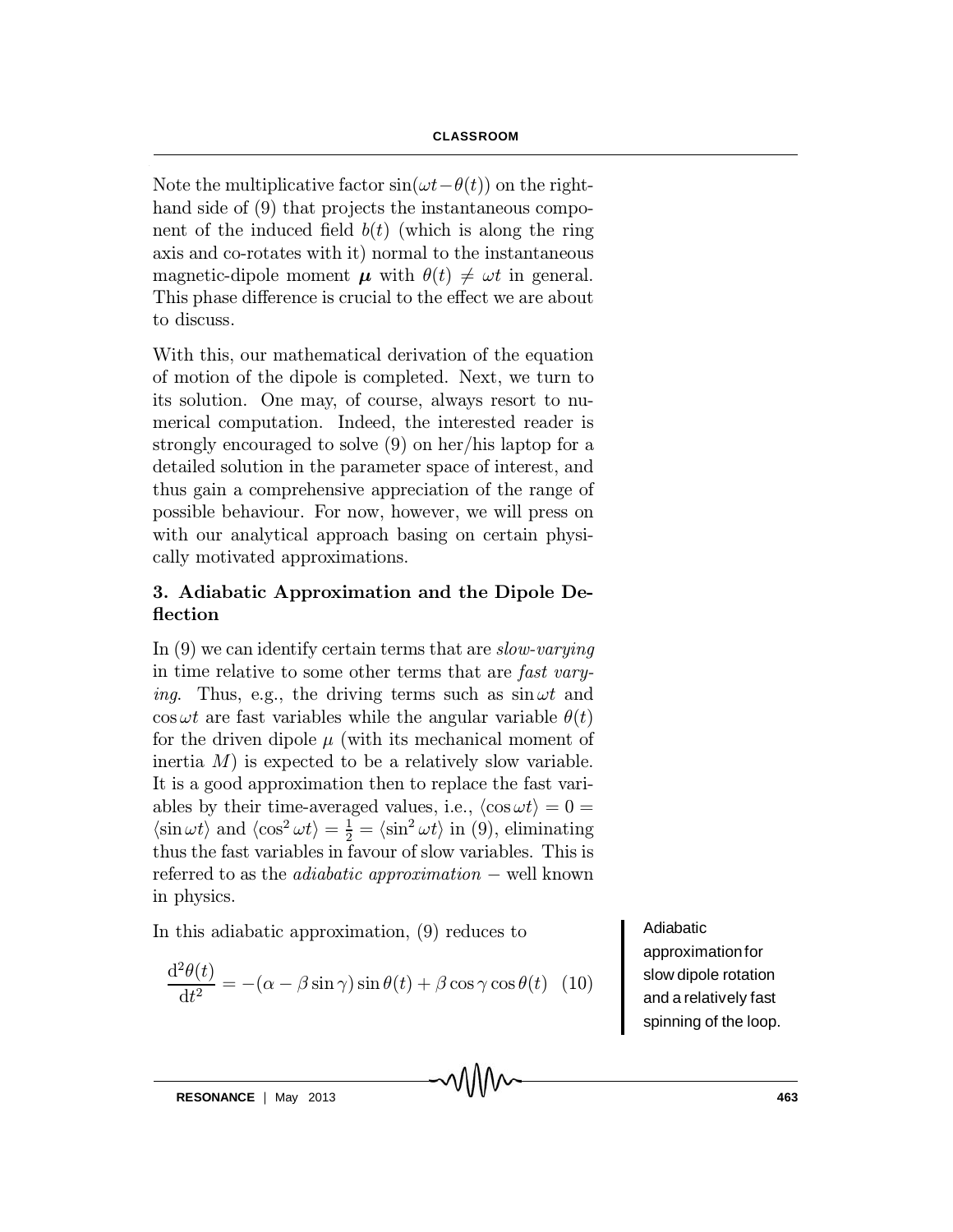The steady-state timeaveraged deflection of the magnetic dipole (detector) in the adiabatic approximation.

with

$$
\alpha = mB/M, \ \beta = \frac{\mu_0 m \omega AB}{2DRM\sqrt{1 + \left(\frac{\omega L}{R}\right)^2}}, \text{and}
$$

$$
\gamma = \arctan \frac{\omega L}{R}.
$$

The sin  $\theta(t)$  term on the RHS is the effect of the static primary field B. The  $\cos \theta(t)$  term is clearly due to the rotationally rectified field  $b(t)$  (in the adiabatic approximation), and is directed normal to the primary field.

Equation (10) can be reduced to quadrature by multiplying both sides by  $\frac{d\theta(t)}{dt}$  and integrating with respect to time. The result is, however, not expressible in terms of elementary function. We are, however, interested in the steady (static) deflection  $\theta_0$  of the dipole detector which can be experimentally measured. Equation (10) gives this null (fixed) point  $\theta_0$  at which the right-hand side vanishes, i.e.,

$$
\frac{\sin \theta_0}{\cos \left(\theta_0 - \arctan \frac{\omega L}{R}\right)} = \frac{\mu_0 \omega (\pi D^2/4)}{2DR\sqrt{1 + \left(\frac{\omega L}{R}\right)^2}}.\tag{11}
$$

The null point  $\theta_0$  is the dipole deflection away from **B** at which the dipole (detector) will come to rest. In fact, it will oscillate about  $\theta_0$  with a small amplitude (for some typical choice of parameters), but any mechanical friction not considered here explicitly, will dampen it to rest at  $\theta_0$  in the long-time limit.

### 4. Estimated Fixed-Point Deflection  $\theta_0$

We now turn to a quantitative estimate of the deflection  $\theta_0$  expected for some typical values of the parameters involved, namely,

(a) Geometrical: Ring diameter  $D = 0.25$  m.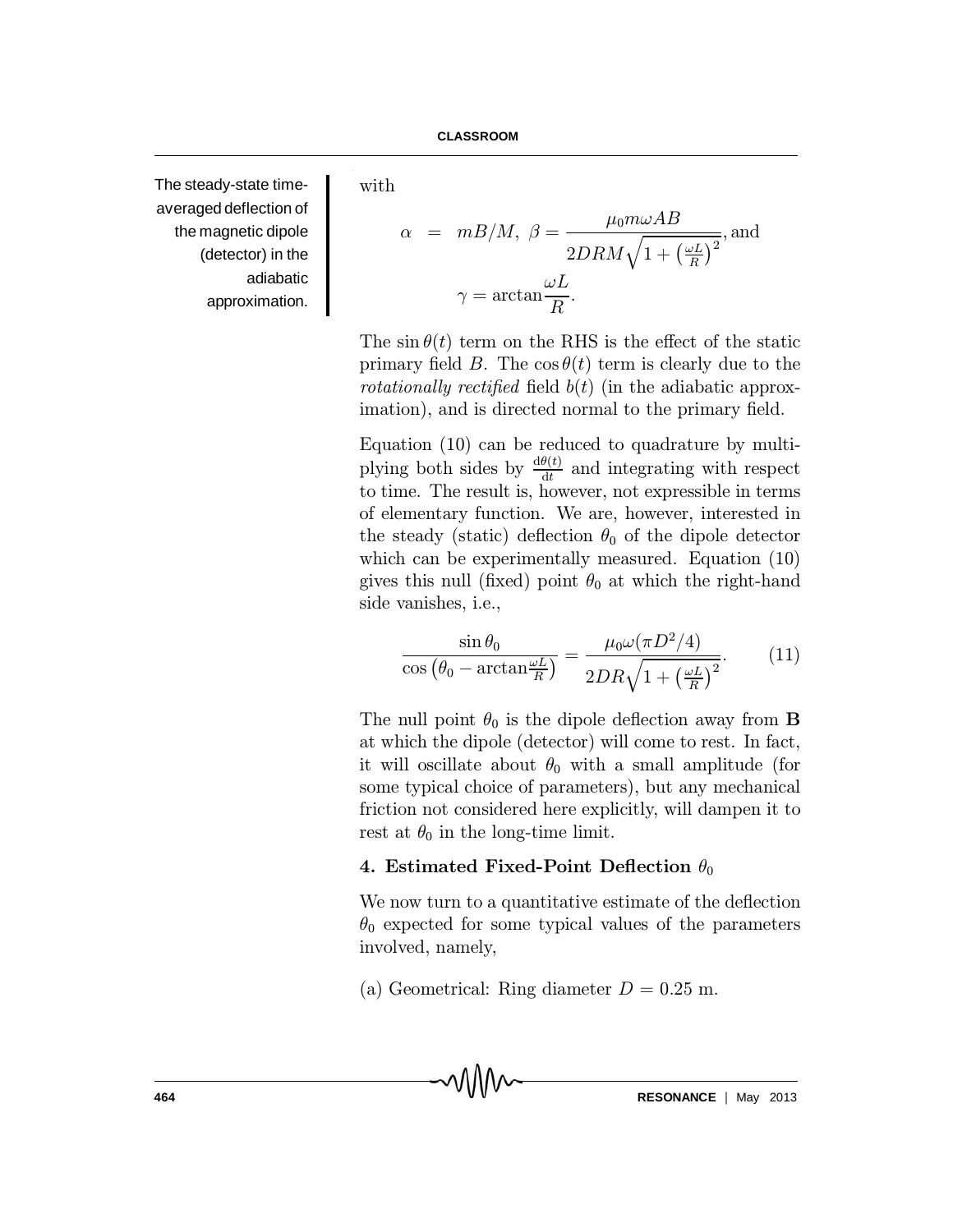(b) Electrical: Resistance of the nichrome ring

$$
R = \frac{\pi D \rho_{\rm nichrome}}{(\pi d^2/4)} \simeq 1 \Omega \,,
$$

with  $\rho_{\text{nichrome}} \simeq 10^{-6} \,\Omega \text{m}$ .

(c) Ring Inductance  $L = \mu_0 \left[ \frac{D}{2} \left( \ln \left( \frac{8D}{d} \right) - 1.75 \right) \right] H$ , giving inductive reactance  $\omega L$  (at  $\omega \equiv 2\pi f$  with  $f = 50$ Hz)  $\simeq 0.3$ m  $\Omega$ . Clearly, the ring resistance  $\gg$  the ring reactance.

We can, therefore, approximate (11) to

$$
\tan \theta_0 \simeq -\left(\frac{\pi \mu_0 \omega D}{8R}\right). \tag{12}
$$

Thus, the magnitude of  $\theta_0$  (for small  $\theta_0$ ) increases linearly with the rotational frequency  $\omega$  of the ring and the ring diameter, as also inversely with the ring resistance R. But there is a conflict in that for higher  $\omega$  the inductive reactance comes into play; and for  $\omega L \gg R$ , the deflection  $\theta_0$  decreases again. Similarly, the gain expected from increasing the ring diameter  $D$  is offset by the concomitant increase in  $R$  (and  $L$  as well; see point  $(b)$  in this section). Thus, the deflection seems to remain small as a rule. For the above choice of parameters, we have  $\theta_0 \simeq 1$  millidegree, which is rather small. One could consider reducing the wire diameter d and using a lower resistivity material like copper. Recalling that the inductance increases rather weakly (logarithmically) with decreasing wire diameter, while the resistance increases rapidly (as  $1/d^2$ ), the above combination should favour greater deflection  $\theta_0$ , and more so by allowing the use of higher rotational velocity  $\omega$ . In fact, for a ring of copper  $(\rho_{\text{Cu}} = 1.7 \times 10^{-8} \Omega \text{m})$  with other parameters remaining the same, we can obtain a reasonable deflection  $\sim$ 1 degree. Of course, one could carry out further optimization  $-$  by use of a laptop.

Steady-state timeaveraged deflection of the dipole giving an absolute standard for resistance (*R*) in terms of length  $(D)$ , time  $(1/\omega)$ , and the vacuum permeability ( $\mu_{\text{o}}$ ).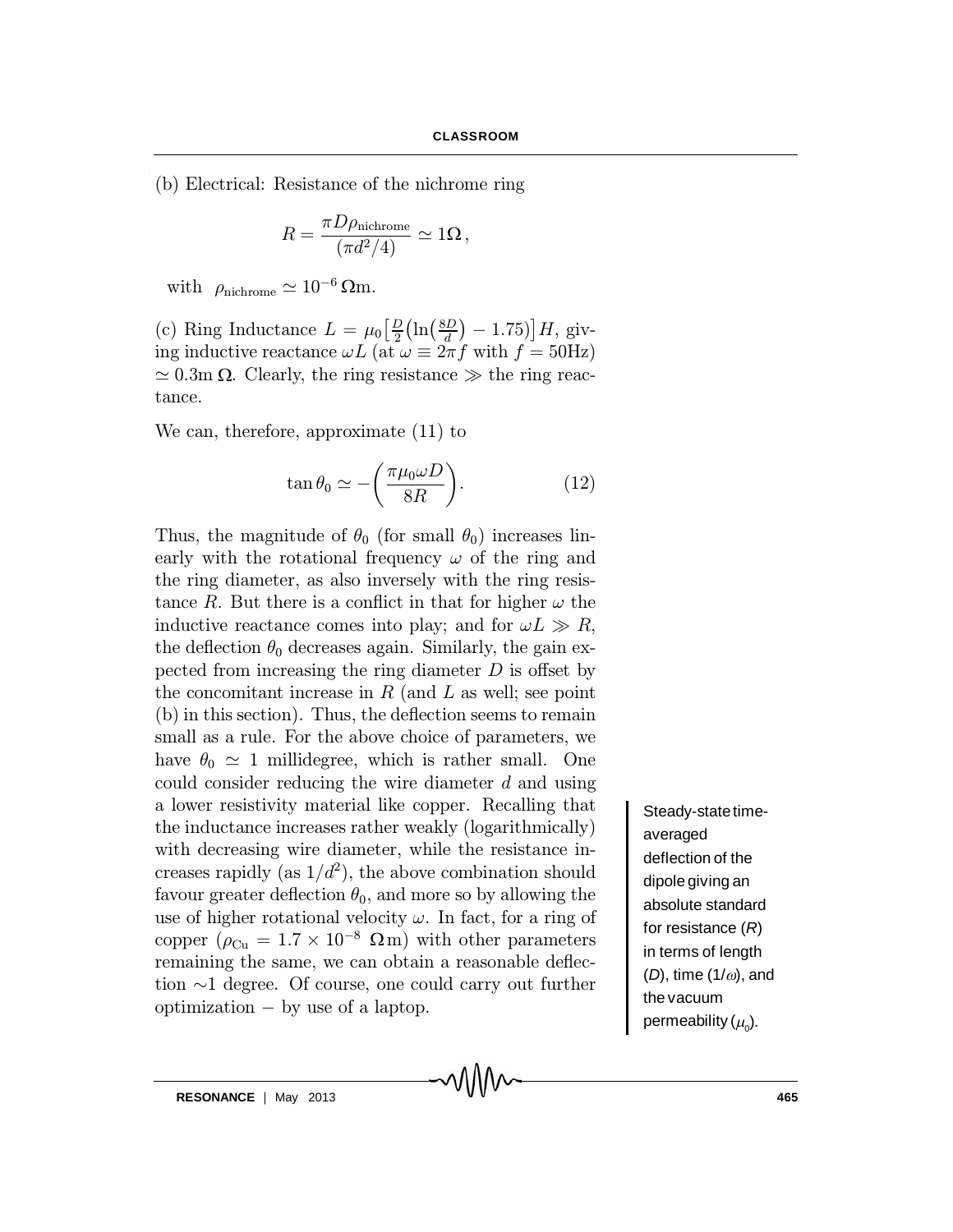It is to be noted that in  $(12)$  the external field B simply cancels out, as also does  $M$ , the moment of inertia, and the dipole moment  $m$ . (These will, of course, determine the slow oscillations about the fixed-point deflection  $\theta_0$ ). Most importantly, the electrical resistance R gets determined in terms of the geometrical quantities (lengths  $D, d$ ), time  $2\pi/\omega$ , and the inductance L (which can again be expressed in terms of  $D, d$  and the permeability  $\mu_0$  of space). It was along these lines that *James* Clerk Maxwell arrived at the first ever fundamental unit of resistance that served as an electrical standard for quite some time.

### 5. Some Lateral Thinking

The conflicting effects of the parameters (resistance  $R$ inductance L, and the circular frequency  $\omega$ ) frustrates all simple attempts to maximize the measured quantity of interest, namely the deflection  $\theta_0$  in the laboratory! It is tempting to use a tight coil of many turns  $(N \gg 1)$  instead of the single ring; but the mutual inductance effectively gives an inductive reactance that scales as  $N^2$ , and any gain whatsoever may get offset. One can, however, think laterally  $-$  replacing the single ring by a number  $N \gg 1$  of identical rings, electrically insulated and magnetically well-isolated, and arranged longitudinally as shown in Figure 3. This is an arrangement that, in the adiabatic approximation, enhances the steady torque due to the rotationally rectified  $b(t)$  field  $N$ -fold, and thus gives an  $N$ -fold increase of the deflection  $\theta_0$ , for small  $\theta_0$ . But, again, very large N will bring the mutual inductance back into the adverse action.

Clearly, the limit  $N \to \infty$  (without insulation) would correspond to replacing the rings by a thin conducting shell. In turn, replacing the shell by a conducting sphere may further change the physics drastically. One may be led to considering some variant of a self-excited dynamo theory for the magnetic fields associated with

**Figure 3.** The single conducting ring of *Figure* 1 replaced by a number (*N* » 1) of identical rings arranged longitudinally about a common diameter. Rings are electrically insulated and inductively well separated. This enhances the steady deflection  $\theta$  of the magnetic dipole (detector) *N*-fold.